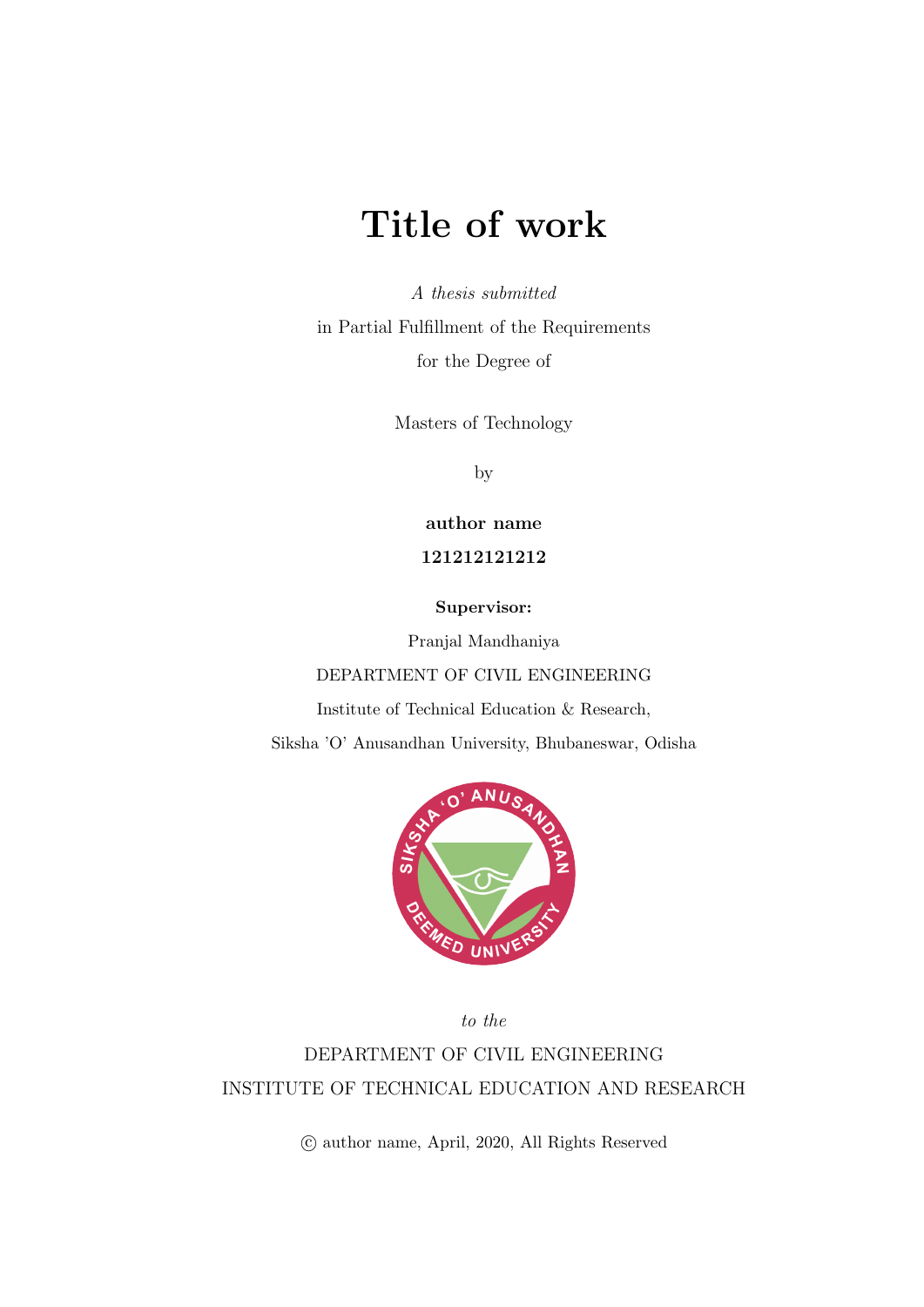## APPROVAL SHEET

#### Date:

Certified that the thesis entitled Title of work, submitted by author name,to Siksha 'O' Anusandhan University Bhubaneswar, for the award of the degree Masters of Technology has been accepted by the external examiners and that the student has successfully defended the thesis in viva examination held today.

(Supervisor)

(External Examiner) (Head of Department)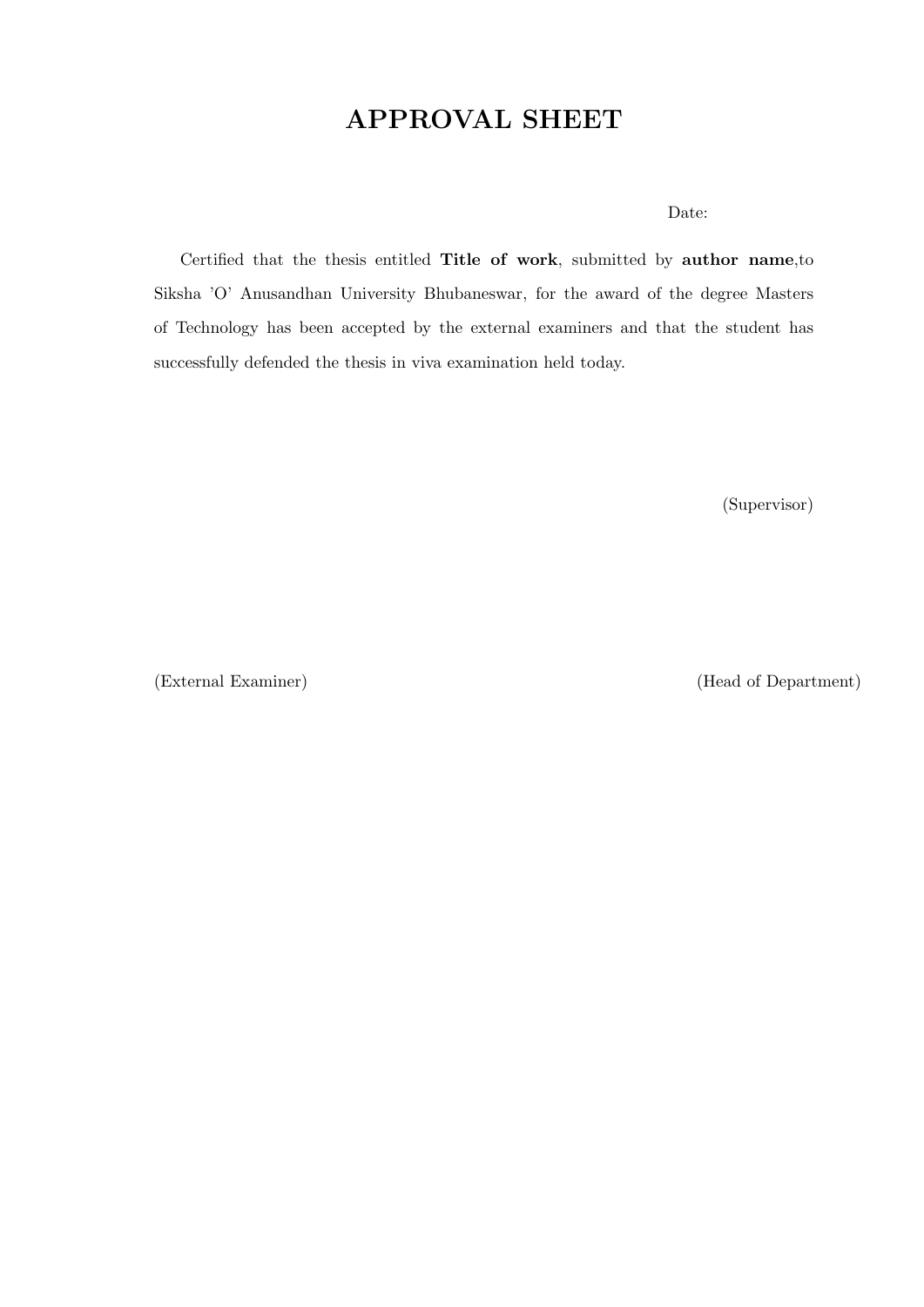

## SIKSHA 'O' ANUSANDHAN UNIVERSITY FACULTY OF ENGINEERING & TECHNOLOGY DEPARTMENT OF CIVIL ENGINEERING

## **Certificate**

This is to certify that the thesis entitled Title of work, submitted by author name, to Siksha 'O' Anusandhan University Bhubaneswar, is a record of bonafide research work under my/our supervision and i/we consider it worthy of consideration for the award of the degree of Masters of Technology of the University.

> Pranjal Mandhaniya DEPARTMENT OF CIVIL ENGINEERING ITER Bhubaneswar

Date: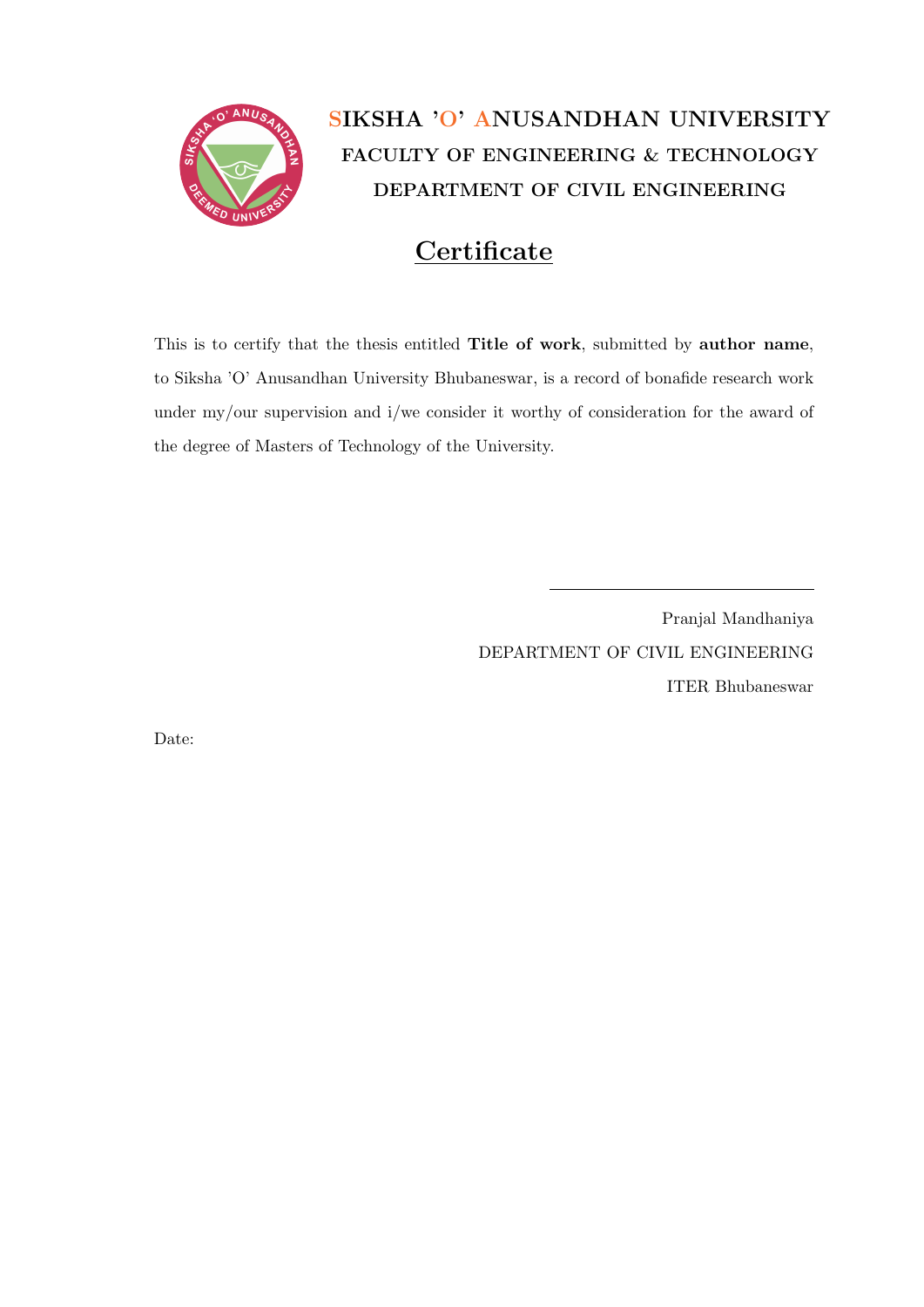#### ACKNOWLEDGMENT

A complete research work can never be the work of any one alone. I take this opportunity to express my sincere gratitude towards the contributions of many different people, in their different ways, have made this possible. One page can never be sufficient to convey the sense of gratitude to those whose guidance and assistance was essential for the completion of this project.

I am deeply grateful to ITER, Bhubaneswar for providing me the opportunity to pursue my Master's degree with all necessary facilities.

I would like to express my hearty and sincere gratitude to my project supervisor Assistant Prof.Pranjal Mandhaniya whom sincere and affectionate supervision has helped me to carry out my project work. I would also like to thank my committee members, Dr. Manas Ranjan Das; Head of the Civil Department. And also I am sincerely thankful to Dr. Akshya Kumar Verma for their kind cooperation and necessary advice.

Last but not least I would like to thanks to my parents Mr. Sarat Chandra Palai and Mrs. Sushama Behera, who taught me the value of hard work by their own example. Thanks a lot for your understanding and constant support and to my sister Deepika Priyadarshini Palai for her encouragement. My family members always rendered me enormous support during the whole tenure of my study at ITER. Words cannot express how grateful I am in my family for all of the sacrifices that you have made on my behalf. Your prayer for me was that sustained me thus far.

I am always thankful to our all faculty members provides us the motivation to work. I also like to thank whole ITER community as wherever I go, I will remember you all.

Shashanka Sekhar Palai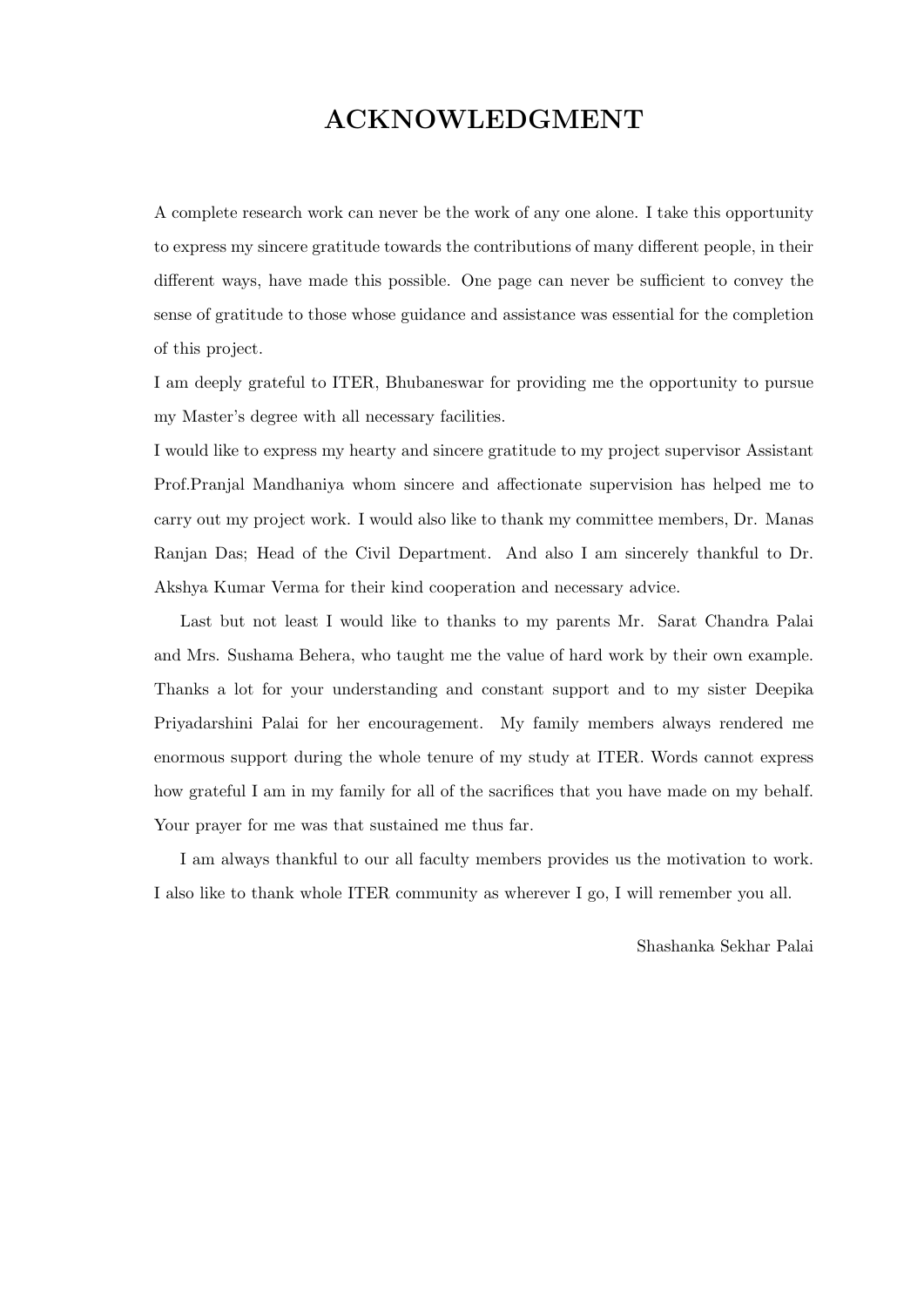### DECLARATION

I certify that:

- a. The work contained in the thesis is original and has been done by myself under the general supervision of my supervisor(s).
- b. The work has not been submitted to any other Institute for any degree or diploma.
- c. I have followed the guidelines provided by the Institute in writing the thesis.
- d. I have conformed to the norms and guidelines given in the Ethical Code of Conduct of the Institute.
- e. Whenever I have used materials (data, theoretical analysis, and text) from other sources, I have given due credit to them by citing them in the text of the thesis and giving their details in the references.
- f. Whenever I have quoted written materials from other sources, I have put them under quotation marks and given due credit to the sources by citing them and giving required details in the references.
- g. The content of thesis has been checked for plagiarism and passed through.

Signature of the Student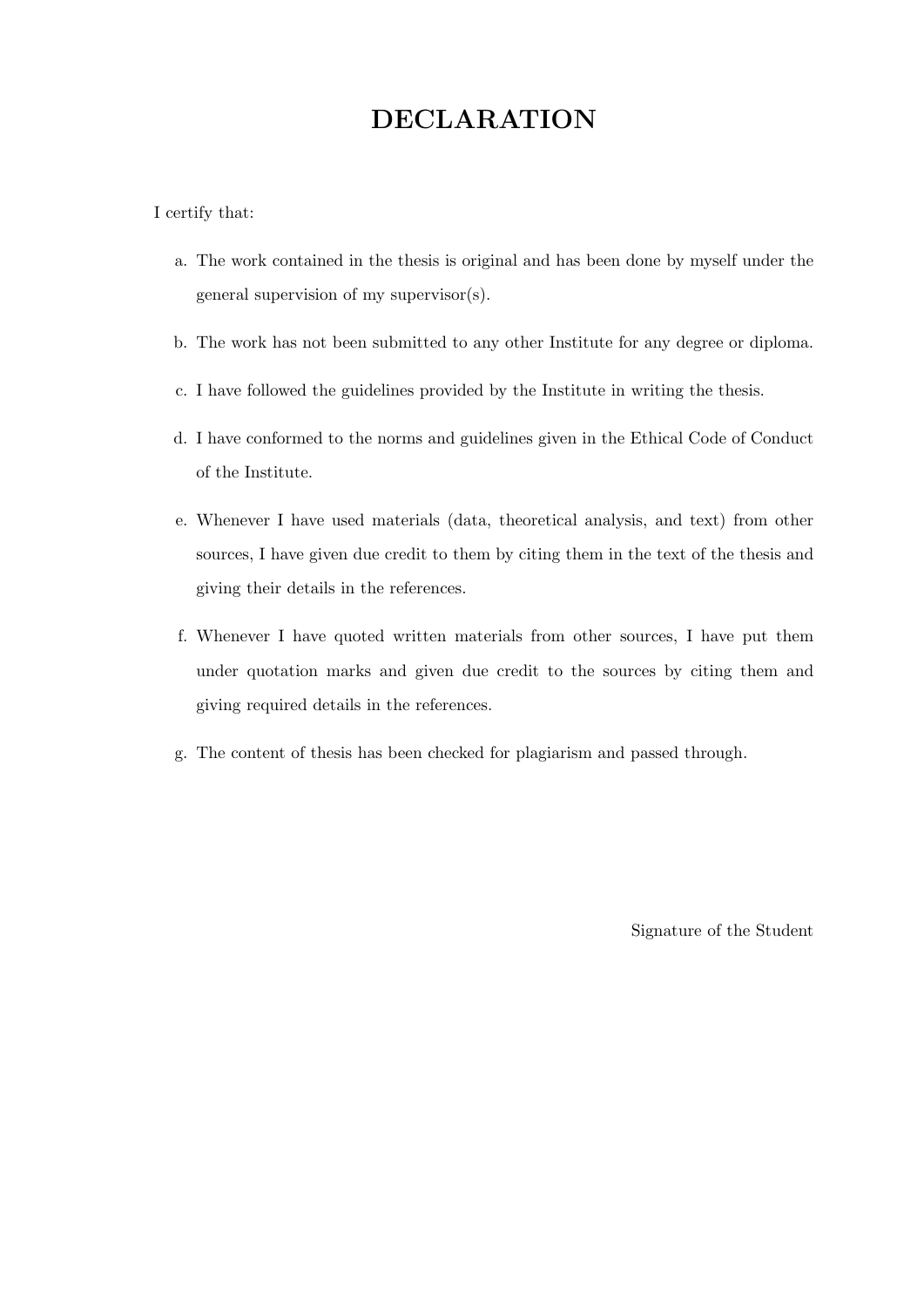#### ABSTRACT

In this thesis, The methods of measuring the permeability of sands in the laboratory are investigated. Constant head tests in the triaxial enclosed cell are best suited for testing large specimen under field stress conditions provided the cell is modified to eliminate leakage. Using this type of test, the validity of Darcy's law is confirmed. Falling head tests in the oedometer are very simple to perform and subject to minimal sources of errors. However, small size specimens may not be totally representative. Indirect evaluations of the permeability from consolidation tests are shown to be unreliable. In this piece of research, Development of cost effective permeability apparatus is attempted. The test set up is used to determine the laboratory hydraulic conductivity of sand in horizontal and vertical flow direction. The results are validated with that of generally found permeability results. Throughout the work, necessary steps are taken to eliminate leakage, non-laminar nature of flow and violation of Darcy's law. In the end, It can be inferred that a low cost model for measurement of field and laboratory permeability can be employed at any facility without much economical barriers.

Keywords: Permeability, Sands, Laboratory Tests, Test Equipment, Low Cost, Cost Effective.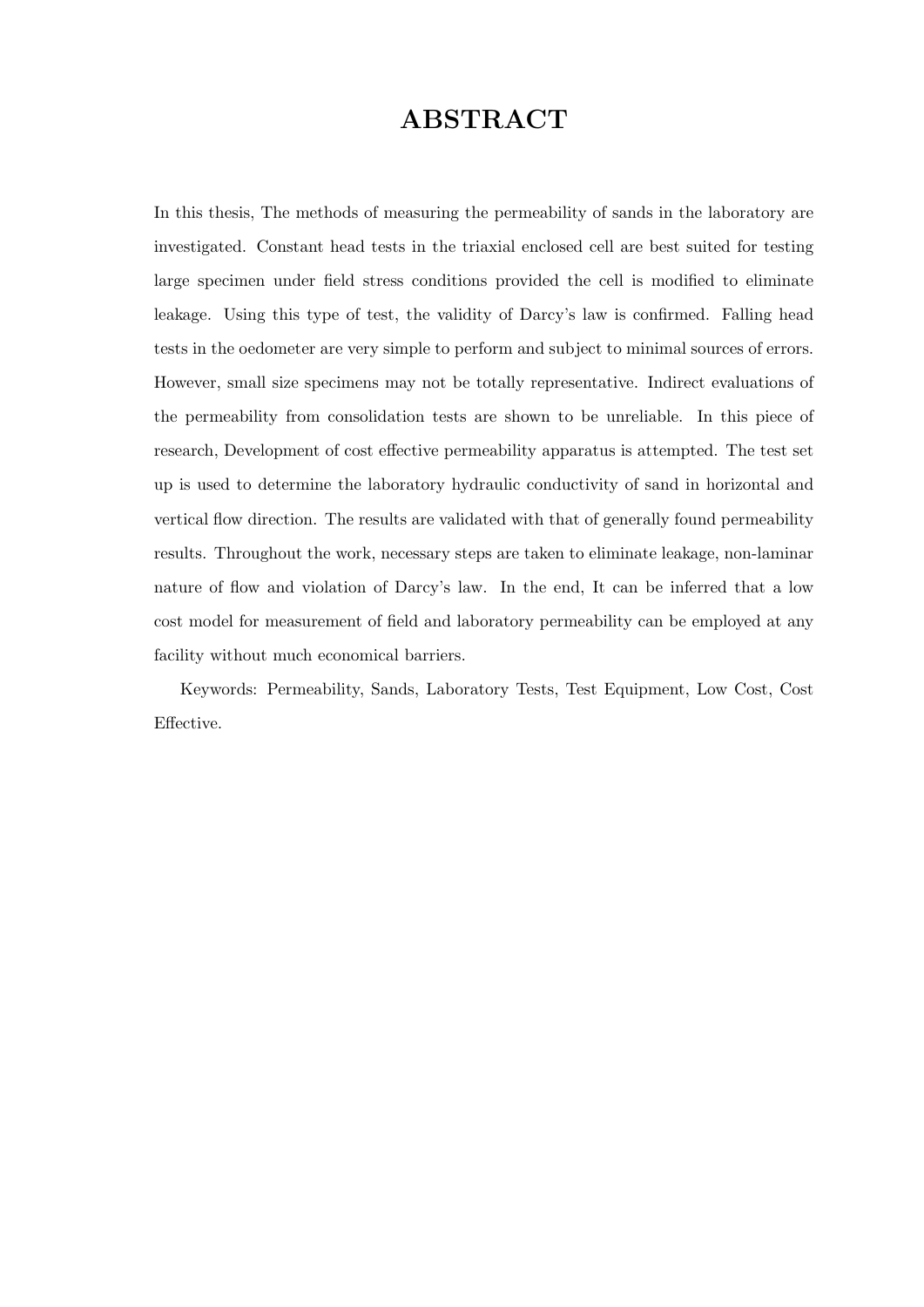# **Contents**

| Title Page            | $\mathbf{i}$   |
|-----------------------|----------------|
| <b>Approval Sheet</b> | $\mathbf{i}$   |
| Certificate           | ii             |
| Acknowledgment        | iii            |
| Declaration           | iv             |
| Abstract              | $\mathbf{V}$   |
| List of Tables        | vii            |
| List of Figures       | $\mathbf{1}$   |
| 1 Introduction        | $\bf{2}$       |
| 1.1                   | $\overline{2}$ |
| 1.1.1                 | $\overline{2}$ |
| <b>Bibliography</b>   | 5              |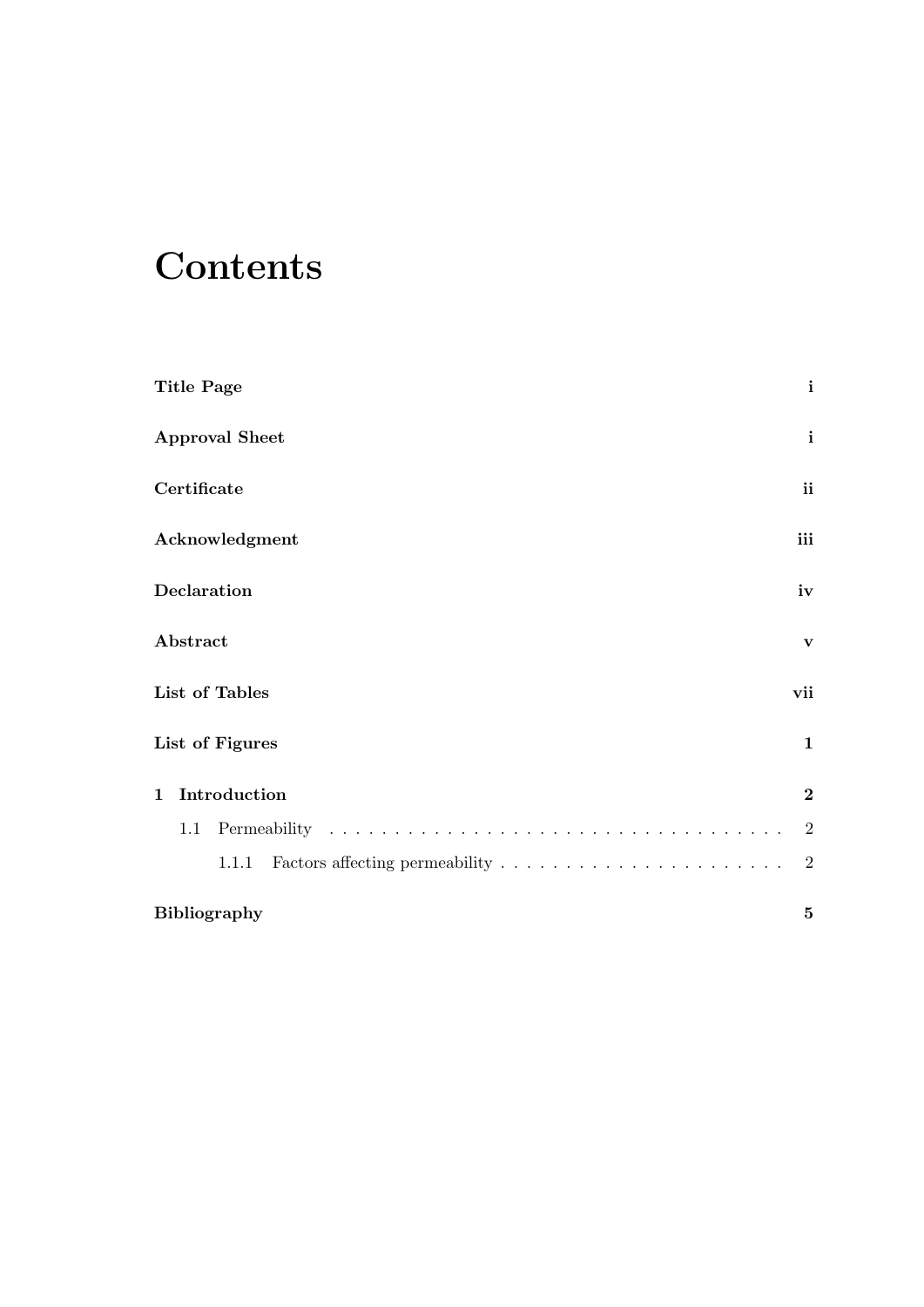# <span id="page-7-0"></span>List of Tables

|  | 1.1 General values of Permeability of different soil |
|--|------------------------------------------------------|
|  |                                                      |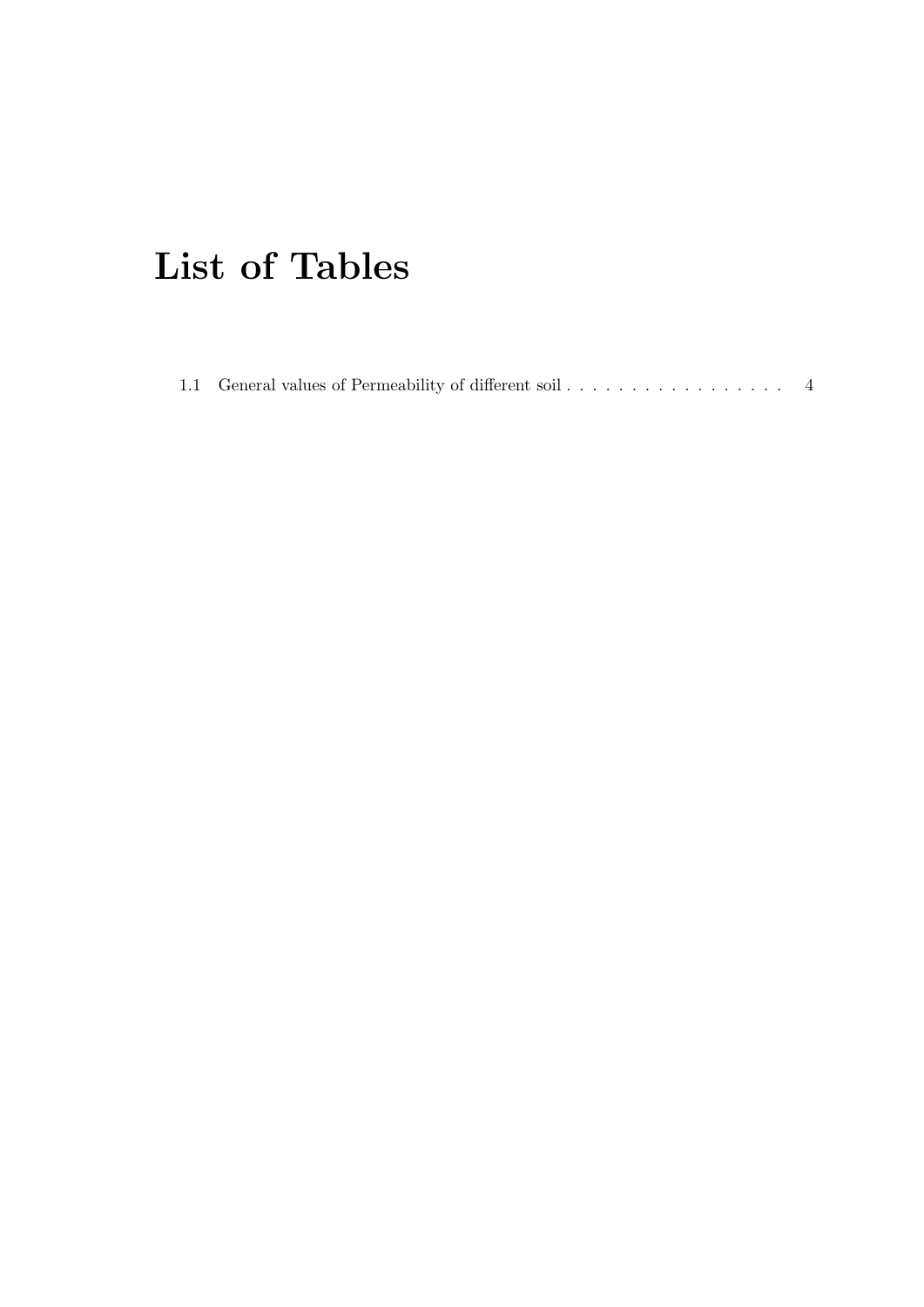# <span id="page-8-0"></span>List of Figures

|--|--|--|--|--|--|--|--|--|--|--|--|--|--|--|--|--|--|--|--|--|--|--|--|--|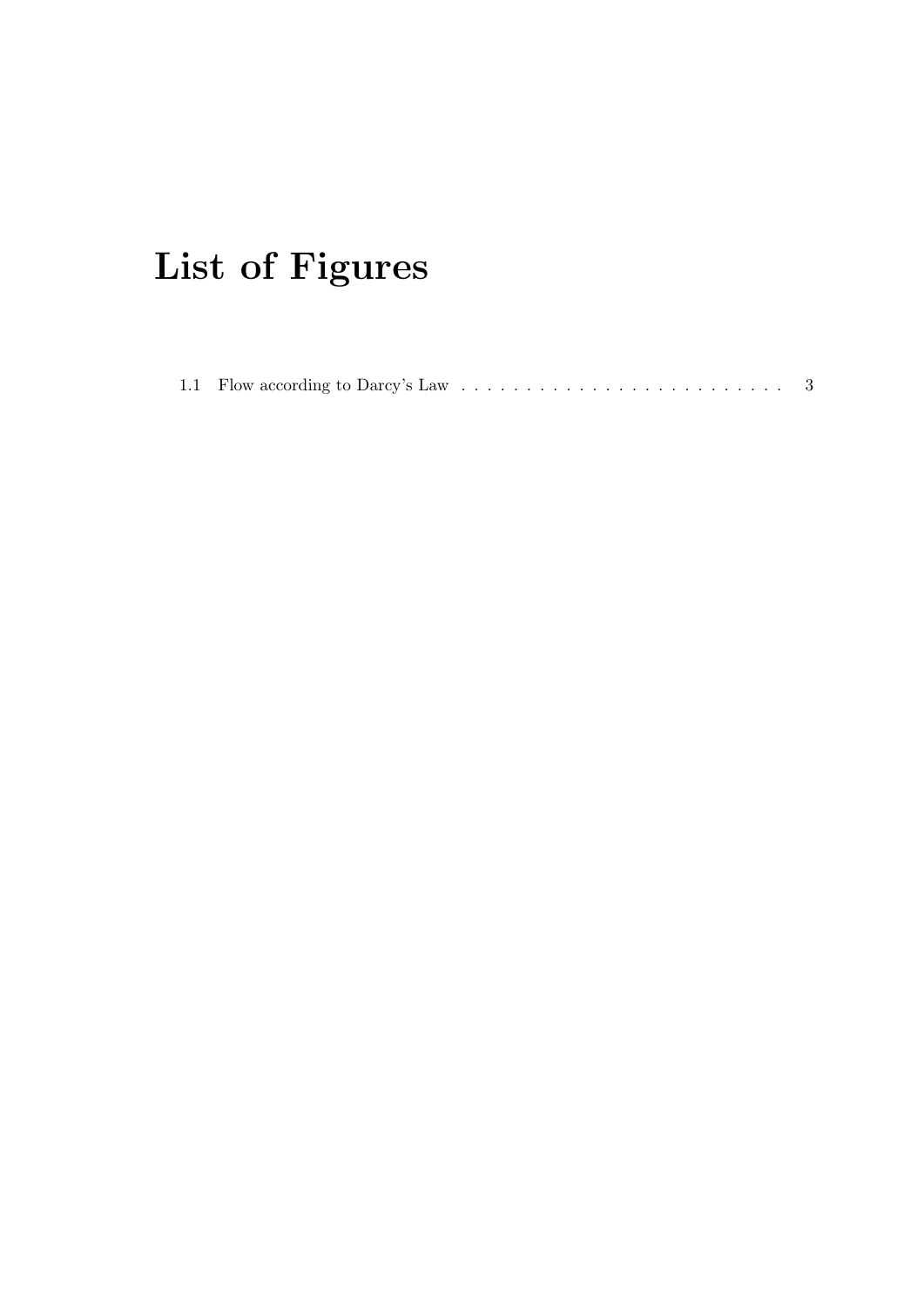## <span id="page-9-0"></span>Chapter 1

## Introduction

This here is a chapter.

#### <span id="page-9-1"></span>1.1 Permeability

THis here is section. Try to use only subsection and not subsubsections[\[4\]](#page-12-1). Permeability, also known as hydraulic conductivity, is the property that represents the ease with which water flows through porous media[\[2\]](#page-12-2).

- 1. Flow is normal to the soil layer.
- 2. Flow is parallel to the soil layer.

#### <span id="page-9-2"></span>1.1.1 Factors affecting permeability

Permeability is depend as the property of a porous material which permits the passage or seepage of water through its interconnecting voids. Barber and Sawyer [\[1\]](#page-12-3) shows that the finer the particles, the lower the coefficient of permeability. List of such factors that affects permeability are given below.

- Grain size
- Properties of pore water pressure
- Temperature as shown in Table [1.1](#page-11-0)

Both follow Darcy's law, i.e. Velocity of fluid in soil mass is directly proportional to Hydraulic gradient. In constant head as well as falling head it follows that. As shown in Figure [1.1](#page-10-0)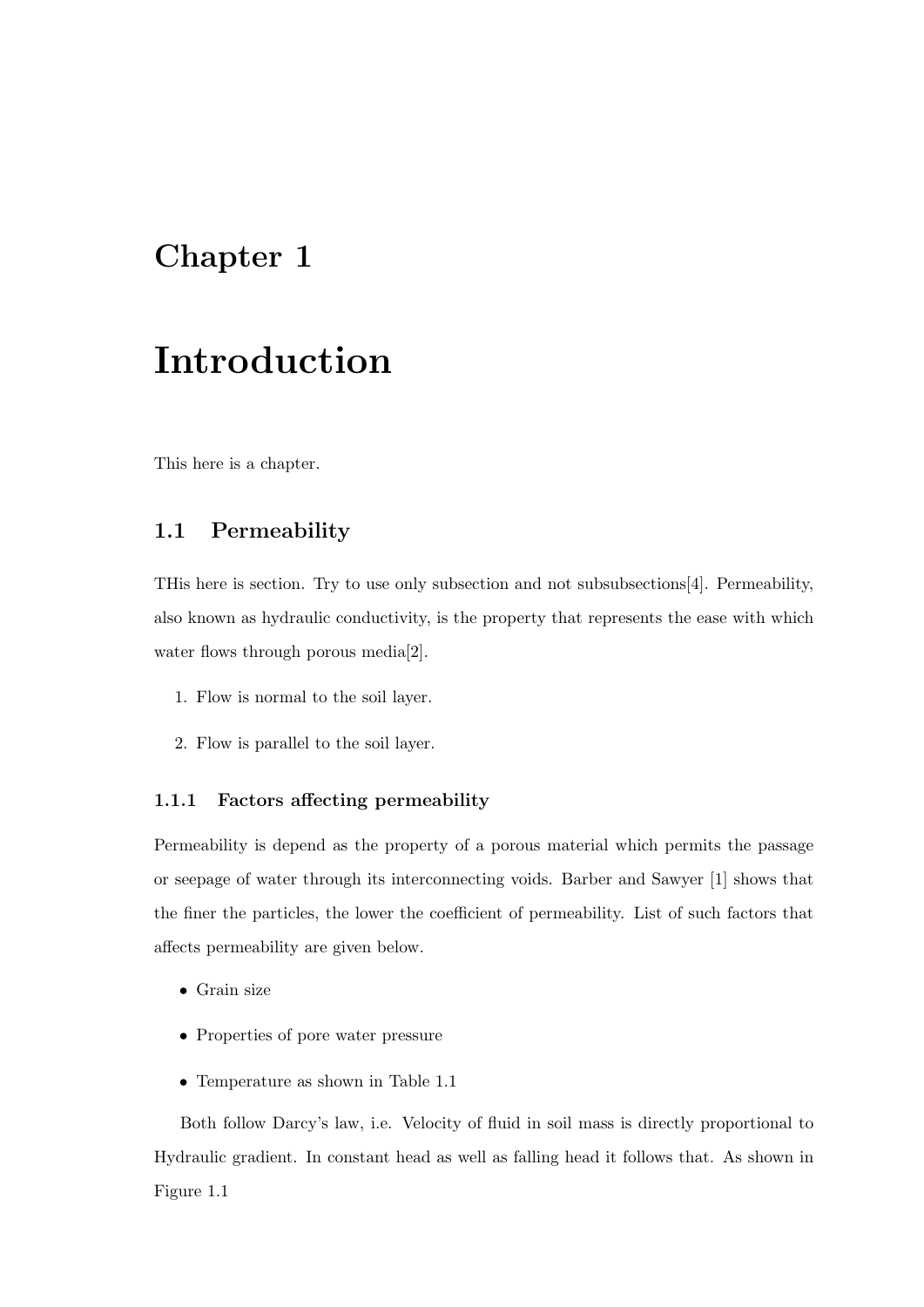

<span id="page-10-0"></span>Figure 1.1: Flow according to Darcy's Law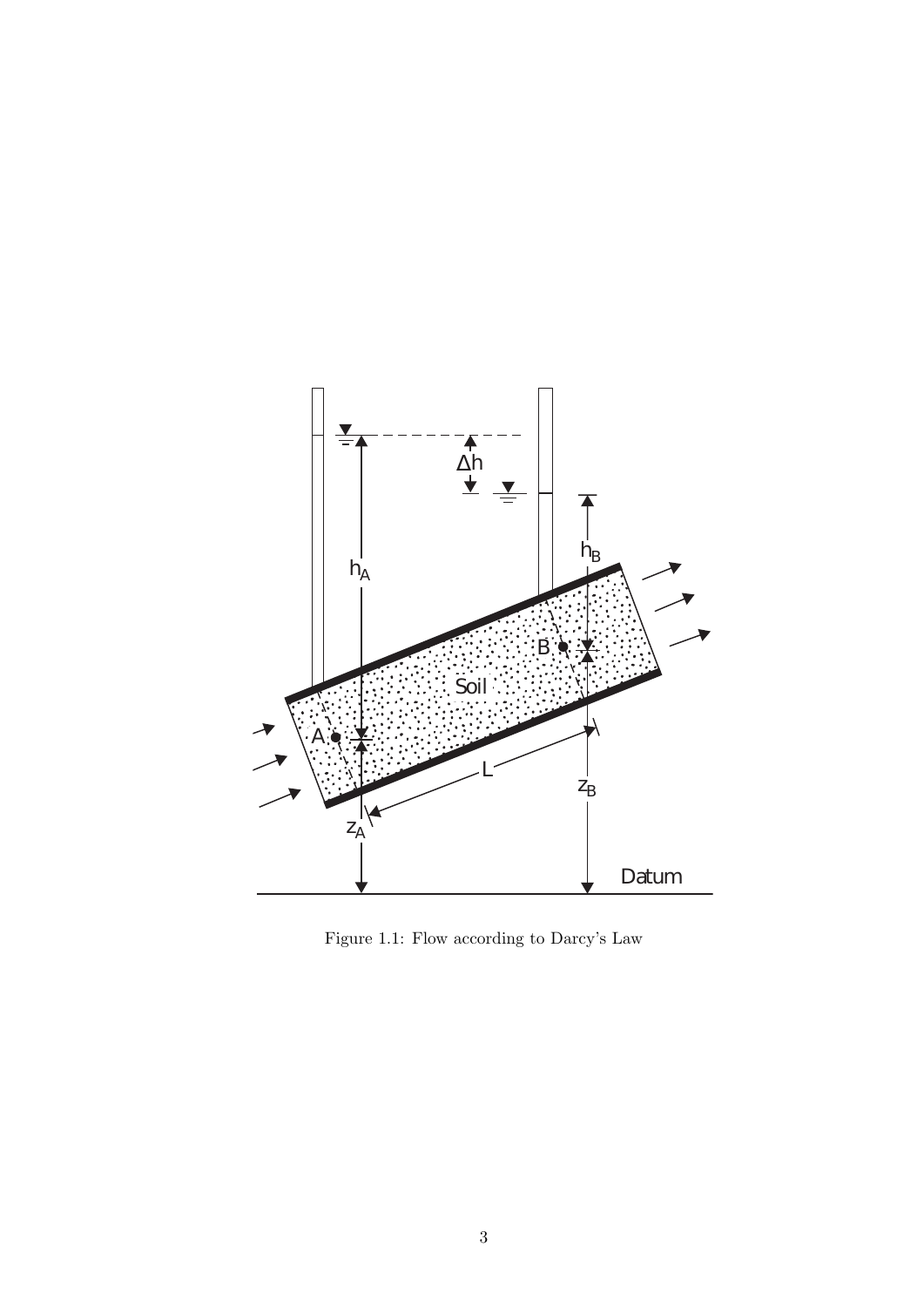<span id="page-11-0"></span>

| Soil        | $k \text{ (cm/sec)}$   |
|-------------|------------------------|
| Coarse sand | 100 to $10^{-1}$       |
| Medium sand | $10^{-1}$ to $10^{-2}$ |
| Fine sand   | $10^{-2}$ to $10^{-3}$ |

Table 1.1: General values of Permeability of different soil

Prakash and Sridharan [\[3\]](#page-12-4): A comparative study of the measured equivalent coefficient of permeability of three-layer soil sediments with the theoretically calculated values has been made.